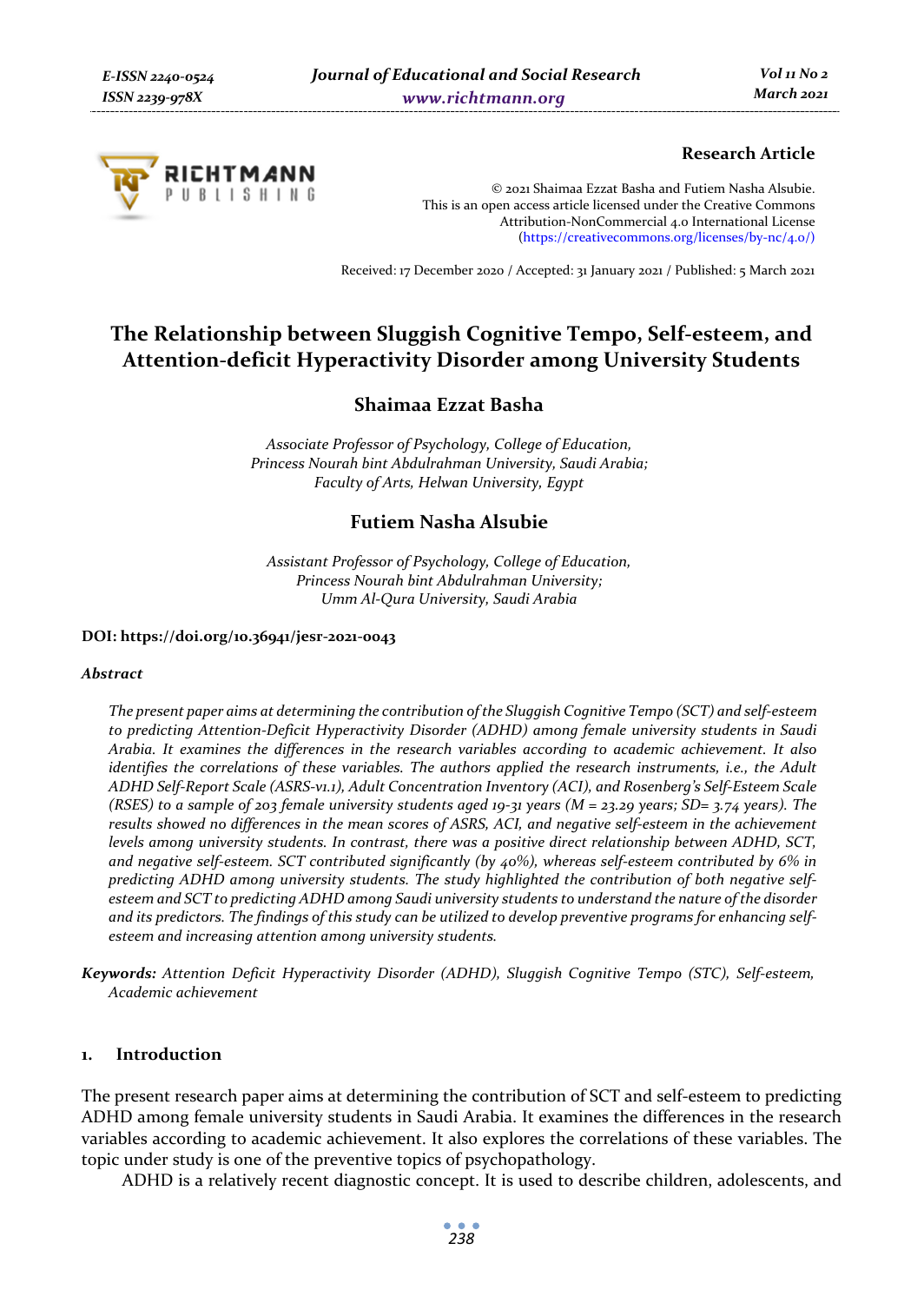adults with a set of combined symptoms of attention deficit, absent-mindedness, impulsivity, hastiness, and hyperactivity (Abd Alsadek, 2009). ADHD symptoms are linked to dysfunction in a variety of life domains both for children and adults. Moreover, ADHD persists to the age of 25 in 15- 60% of children with ADHD with a prevalence rate of about 2.5% (Voinescu, Szentagotai, and David, 2012).

Since it is considered a persistent neurobiological disorder, the characteristics of ADHD persist and almost 4.4% of adults in the USA exhibit symptoms that yield ADHD diagnosis (Combs, Canu, Fulks, and Nieman, 2014). Gaub and Carlson (1997) show that girls with ADHD may have a greater cognitive and verbal impairment than boys with ADHD. Additionally, there are no gender differences in impulsivity and academic performance.

Gibbins, Toplak, Flora, Weiss, and Tannock (2012) suggest that one general factor exists for ADHD symptoms. The replication of the general factor suggests that it continues from childhood through adulthood. Garner et al. (2017) report that SCT symptoms are distinct and separate from ADHD symptoms.

In this regard, about 30-50% of the youth with ADHD have slow processing, sluggishness, and irregular alertness (SCT) (Langberg, Becker, Dvorsky, and Luebbe, 2014b). Lahey et al. showed in the 1980s for the first time that SCT symptoms differ from ADHD symptoms (as cited in Langberg et al., 2014b). Moreover, Hinshaw (2002) points out that more examination of psychopathological processes and competencies among girls with ADHD is needed. This issue supports the need for conducting more research on female university students.

Marshall, Evans, Eiraldi, Becker, and Power (2014) note that the literature ignores using SCT symptoms in identifying youth with ADHD-Hyperactivity/impulsivity (ADHD-HI) subgroup. Becker et al. (2018) point out that SCT is uniquely correlated with poorer social-emotional adjustment. They emphasize the need to replicate these studies in a population of young adults and expand them to other domains of social-emotional functioning (e.g., self-esteem) to fully understand the impact of SCT on adjustment. Therefore, the present study aims at identifying the contribution of SCT to predicting selfesteem. ADHD can be caused by many factors, some of them are related to the brain, others may be genetic, environmental, or nutritional (Ahmed & Badr, 1999).

The relevance of studying ADHD among female university students is not only due to its high prevalence rates, but also because of its adverse effects on their personal, academic, and professional life. ADHD predicts several latent problems of the various development stages, including criminal behavior resulting from impulsivity, poor self-esteem, deficiency in dealing with frustrating situations, difficulties in controlling anger, difficulties in monitoring and regulation of personal actions, as if their brain is a computer hit with a virus (Abd Alsadek, 2009). The SCT scale also predicts homework problems as the only SCT variable predicting school grades above and beyond ADHD symptoms and relevant common variables (Langberg, Becker, and Dvorsky, 2014a). Moreover, it is also found that undergraduate students with ADHD exhibit more difficulties in motivation and information processing compared to their non-ADHD peers (Combs et al., 2014).

The importance of the present study is related to the examined variables, as shown below. Its theoretical importance is shown in the framework of studies that examine ADHD. The prevalence rate of ADHD after the secondary educational stage is estimated between 2-8% (Gray, Woltering, Mawjee, and Tannock, 2014). Furthermore, ADHD symptoms can continue through adulthood, which has a great impact on personal integrity, personal relationships, and career. Many individuals with ADHD do not receive the appropriate treatment, partially due to the difficulties in diagnosis especially in adults (Kessler et al., 2005).

The literature reports an increase in the prevalence rates of ADHD and continuity through adulthood. There is a lack of interest in Arab environments in studying ADHD. Therefore, identifying the nature of this disorder among female university students is not only important but also necessary as they constitute a vital sector receiving development efforts in Saudi Arabia within the framework of the empowerment of women in society. The comorbidity of ADHD and SCT is associated with higher impairment in social, academic, and executive functioning among the youth with ADHD (Langberg et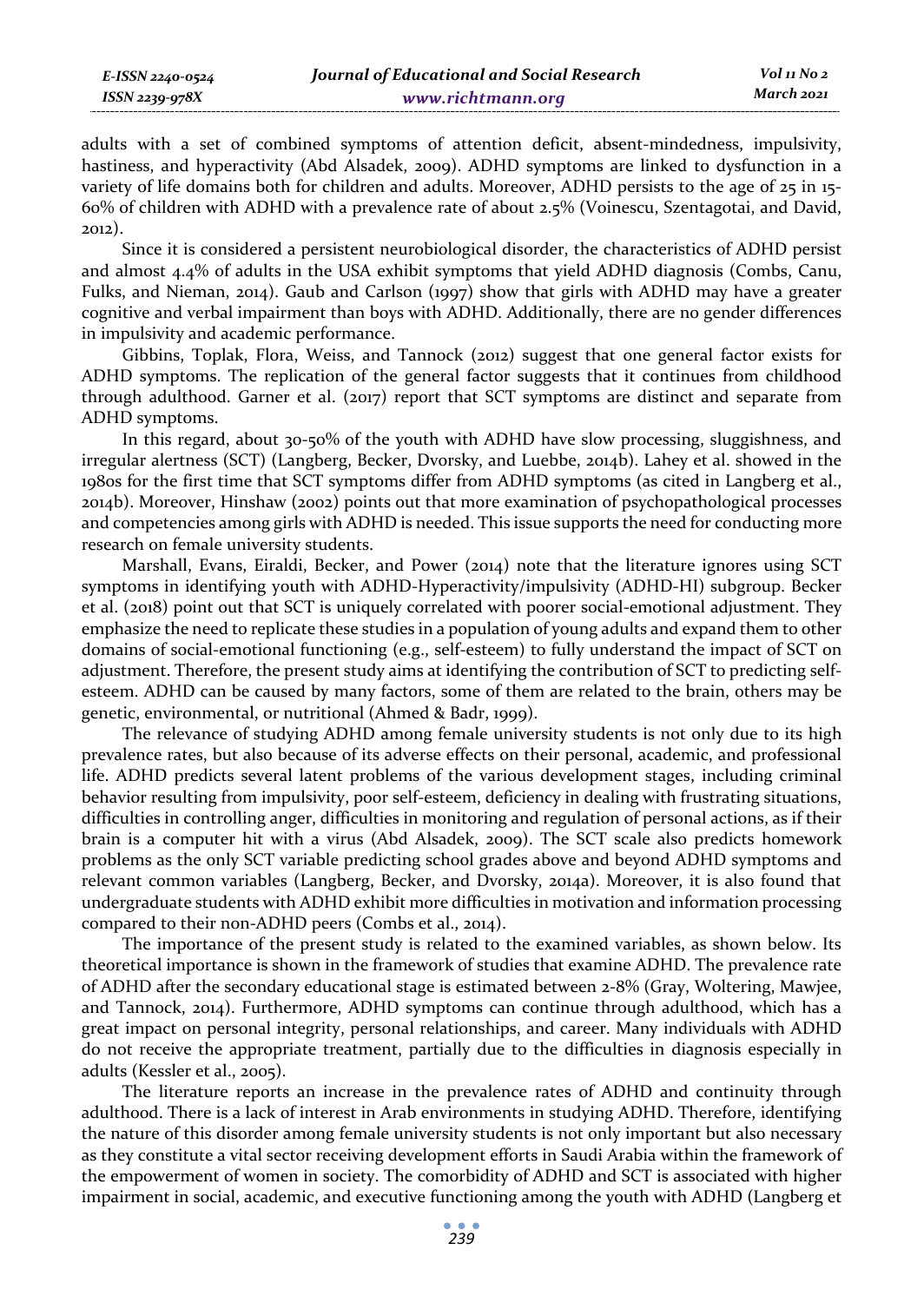#### al., 2014b).

The present study also investigates self-esteem because it is a primary and inherent concept in life events and the feeling of self throughout time. Individuals need to develop self-esteem as it allows them to give personal worth to themselves, feel trustworthy, and worthy of (Mcnamara, 2000). From an applied perspective, the importance of this research is due to examining ADHD and its relationship to self-esteem and SCT among female university students, which helps in the development of counseling programs or practical proposals that help limit its adverse effects on their academic achievement and psychological well-being.

According to Abd Alsadek (2009), ADHD symptoms include difficulty in maintaining attention and focus to perform tasks, inability to learn new skills requiring mental concentration, difficulty in stability or continuity of performing activities, and impulsivity in conversation. Abd Alsadek adds that they include the tendency to interrupt others' speech, failure to fully consider the consequences due to the speed of decision making, and failure to maintain social relationships. SCT is defined as "inconsistent alertness and orientation such as sluggishness, daydreaming, drowsiness, lethargy, and hypoactivity" (Watabe, Owens, Evans, and Brandt, 2014, p. 105).

Rosenberg defines self-esteem as "one's positive or negative attitude toward oneself and one's evaluation of one's own thoughts and feelings overall in relation to oneself." That is, high self-esteem means that the individual considers him/herself worthy and important, whereas low self-esteem means one's lack of satisfaction with oneself or self-rejection and loathing (as cited in Saleh, 1992). Thus, selfesteem is an evaluating dimension in a complex network of self-related cognitive constructs, such as attitudes and beliefs, and overall constitute the concept of self which is contrary to the descriptive components of the concept of self, including evaluating beliefs related to oneself in terms of body features, abilities, psychological characteristics, and self-value (Salama, 1991).

# **2. Questions**

The present research problem can be outlined in the following questions:

- 1. How much do ADHD symptoms, self-esteem, and SCT vary according to academic achievement?
- 2. What are the magnitude and correlation of the ADHD symptoms, self-esteem, and SCT among female university students?
- 3. To what extent does self-esteem contribute to predicting ADHD symptoms among university students?
- 4. To what extent does self-esteem SCT contribute to predicting ADHD symptoms among university students?

The present study mainly aims at determining the contribution of SCT and self-esteem to predicting ADHD symptoms scores among female university students. It examines the differences in the research variables according to academic achievement. It also explores the correlation between these variables.

The study has other measurement-related goals that it seeks to achieve, including the preparation of an Arabic version of new instruments to measure the relevant research variables, namely:

- a. Arabization of the ADHD measurement instrument and determining its psychometric characteristics in the Saudi environment among female university students.
- b. Arabization of the SCT measurement instrument and determining its psychometric characteristics in the Saudi environment among female university students.

# **3. Materials and Methods**

The present study aims at identifying the predictive ability of self-esteem and SCT of ADHD among female university students, finding the differences in these variables according to academic achievement, and identifying the correlation between these variables. Therefore, the correlative and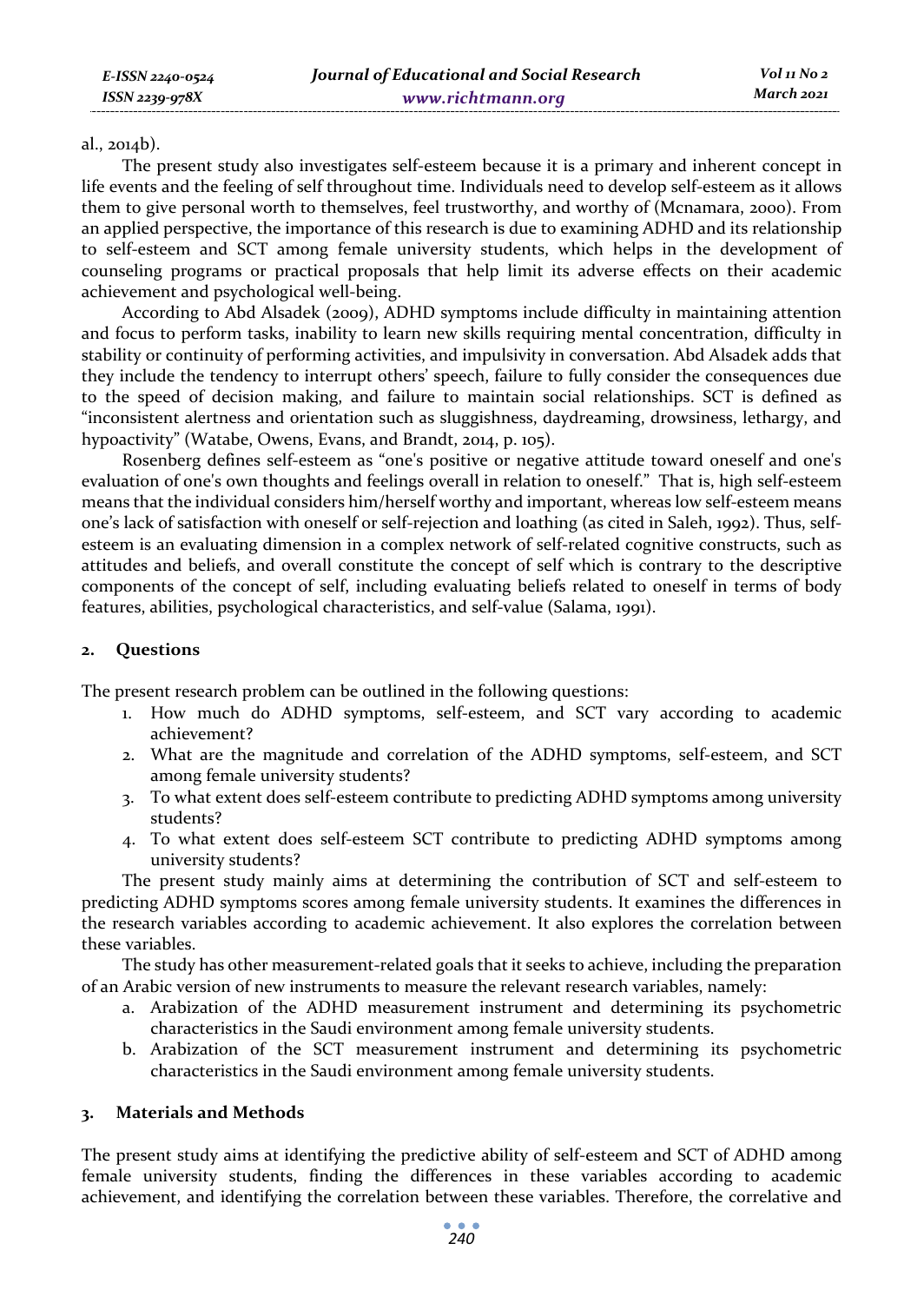*E-ISSN 2240-0524 ISSN 2239-978X*

differential descriptive method was deemed the most appropriate method to the nature and objectives of this study, as well as the appropriate method for testing and verifying the hypotheses. This method quantitatively describes the measured phenomenon by determining the degree of association between the variables.

### *3.1 Sampling*

The final research sample consisted of 203 female university students in Riyadh aged 19-31 years ( $M=$ 23.39, SD=3.74 years) at the Colleges of Education, Sciences, Arts, Home Economics, Business Administration, and Shari'a. Tables 1 and 2 demonstrate the demographic properties of the research sample.

**Table 1:** Distribution of participants according to college

|                                |     | Sample |
|--------------------------------|-----|--------|
| College                        | N   | $\%$   |
| Arts                           | 10  | 4.93   |
| Education                      | 135 | 66.50  |
| Home Economics                 |     | 1.48   |
| <b>Business Administration</b> | 33  | 16.26  |
| Science                        | 15  | 7.39   |
| <b>Computer Science</b>        |     | 1.48   |
| Shari'a                        |     | 1.96   |
| Total                          | 203 | 100    |

**Table 2:** Distribution of participants according to academic achievement

| Academic achievement |        |      |  |  |  |  |
|----------------------|--------|------|--|--|--|--|
| Grades               | Sample |      |  |  |  |  |
|                      |        |      |  |  |  |  |
| Low achievers        | 35     | 17.2 |  |  |  |  |
| Medium achievers     | 84     | 41.4 |  |  |  |  |
| High achievers       | 84     | 41.4 |  |  |  |  |
| Total                | 203    | 100  |  |  |  |  |

# *3.2 Instruments*

To validate the research instruments, it was applied to a sample of 154 female university students in Riyadh aged 19-38 years ( $M = 22.77$ ; SD = 3.29). The data from this sample were used to verify the validity and reliability of the present research instruments.

# *3.3 Adult ADHD self-report scale (ASRS-v1.1)*

This scale was developed in 2012 by Adler et al and localized for the Saudi setting. It is an 18-item ADHD self-report scale, easy to use, reliable, and cost-effective method for gathering information about current ADHD symptoms. It was developed for adults and a symptom checklist in cooperation with the World Health Organization. It is based on a five-point Likert from zero (never) to four (too often).

As to examining the psychometric properties of the scale in the foreign setting, the test-retest reliability was calculated ( $r = .66$ ), and a moderate to good fit was found between the reports of the symptom checklist of the ASRS and parallel reports ( $r = .47$ ) on a sample of 135 university students (Mean age  $=$  24; 42% males)(Gray et al., 2014). To localize the scale for the Saudi setting, the ASRS was translated into Arabic, and the appropriateness of items to the Saudi environment was taken into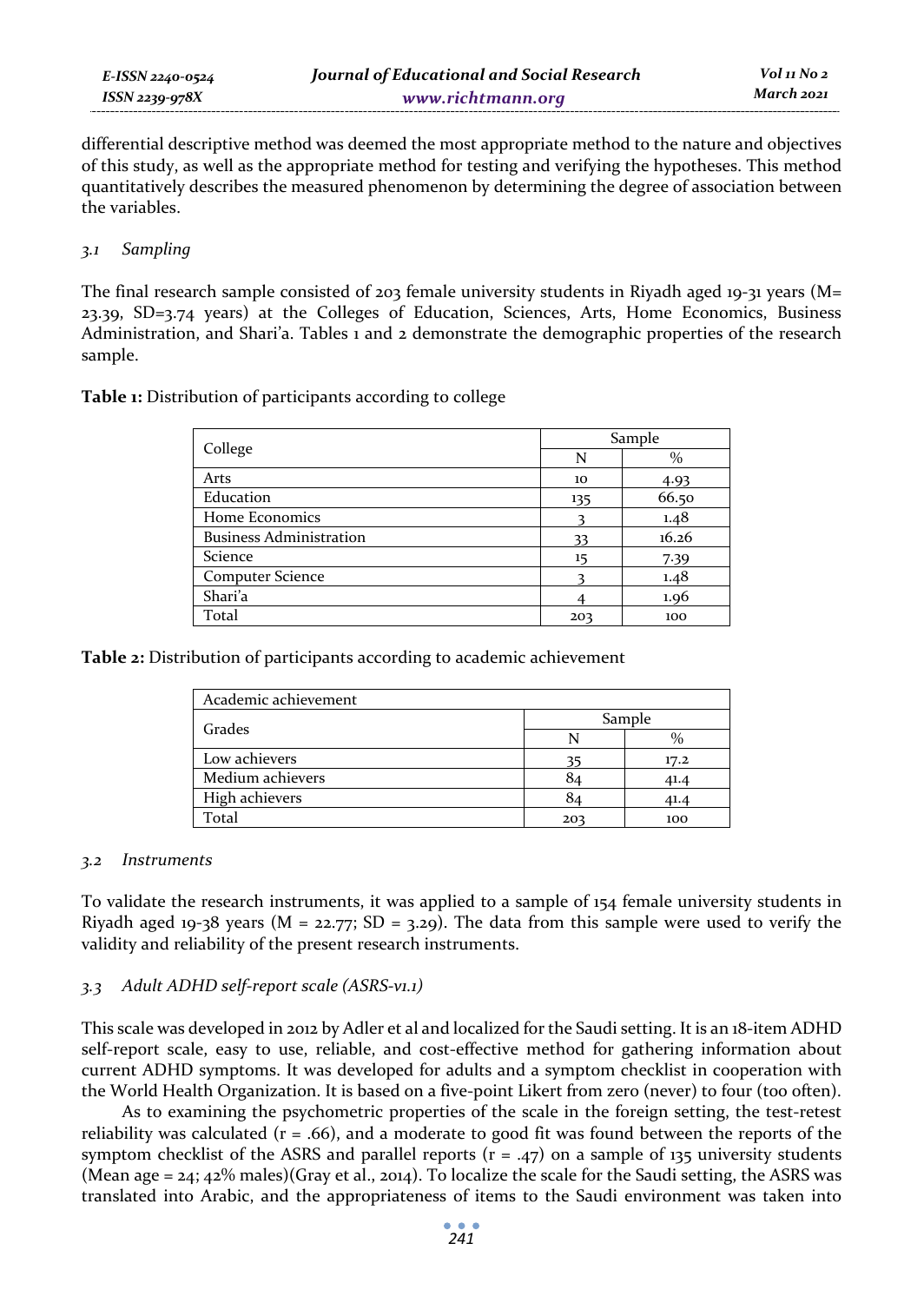| E-ISSN 2240-0524    | Journal of Educational and Social Research | Vol 11 No 2 |
|---------------------|--------------------------------------------|-------------|
| $ISSN$ 2239-97 $8X$ | www.richtmann.org                          | March 2021  |

account during the translation process. The authors did not make any modification (by adding or deleting items) in the number or content of items, thus ending with the original 18-item form. The response choices were modified, however, from (never) to (too often).

In the present study, the following psychometric properties of the final revised version of the ASRS were checked:

- Internal consistency: The correlation between the item score and the total score after subtracting the item score was calculated. The correlation coefficients between the item score and the total score ranged between 0.36 and 0.68, which are acceptable values. Therefore, the authors did not eliminate any items.
- *Cronbach's Alpha*: The Cronbach's Alpha reliability coefficient of the full scale was calculated. The Cronbach's Alpha was 0.81, indicating that all items measure the same content.
- Factor validity: Factor analysis was conducted by Hotelling's basic components method using SPSS software, and relying on Kaiser normalization criterion set by Guttman. Factor analysis of the ASRS 18 items in a sample of 154 participants. After factor rotation using the Oblimin method, the factor analysis of the ASRS items revealed four factors with an Eigenvalue greater than one, accounting for 48.298% of the total variance. A description of the factors resulting from the factor analysis is detailed below. Table 3 shows the matrix of statistically significant factors and their loadings after orthogonal rotation of factors, as well as the Eigenvalue and correlation variance ratio of each factor.

| Items          | Factor <sub>1</sub> | Factor 2 | Factor 3 | Factor 4 | Communality |
|----------------|---------------------|----------|----------|----------|-------------|
| 10.            | 0.73                |          |          |          | 0.573       |
| 8.             | 0.652               |          |          |          | 0.507       |
| 11.            | 0.645               |          |          |          | 0.493       |
| 4.             | 0.603               |          |          |          | 0.403       |
| 9.             | 0.571               |          |          |          | 0.374       |
| 5.             | 0.551               |          |          |          | 0.459       |
| 3.             | 0.533               |          |          |          | 0.365       |
| 12.            | 0.408               |          |          |          | 0.359       |
| 15.            |                     | 0.711    |          |          | 0.520       |
| 18.            |                     | 0.687    |          |          | 0.632       |
| 17.            |                     | 0.664    |          |          | 0.459       |
| 16.            |                     | 0.618    |          |          | 0.468       |
| 6.             |                     |          | 0.690    |          | 0.525       |
| 1.             |                     |          | 0.520    |          | 0.564       |
| 2.             |                     |          | 0.309    |          | 0.584       |
| 7.             |                     |          |          | 0.661    | 0.471       |
| 14.            |                     |          |          | 0.592    | 0.501       |
| 13.            |                     |          |          | 0.476    | 0.437       |
| Eigenvalue     | 4.496               | 1.668    | 1.320    | 1.209    | 8.693       |
| Total variance | 24.980              | 9.267    | 7.336    | 6.716    | 48.298      |

**Table 3:** Resulting factors after the rotation of the ASRS items (N=154)

The factor analysis revealed four factors after factor rotation by the Oblimin method. The Eigenvalue of each of these factors was greater than one, and they accounted for more than 48.298% of the total correlation variance. These factors are, as follows:

- *Factor 1:* This factor constituted 24.980% of the total correlation variance. Its Eigenvalue was 4.496. Eight items essentially loaded on this factor (i.e., 10, 8, 11, 4, 9, 5, 3, and 12). The items contain entries with loadings ranging from 0.733 to 0.408. The content of this factor entitled "Distraction and Concentration Difficulty" involves distraction, fidgeting, difficulty to concentrate, and difficulty to maintain attention (e.g., "how often do you misplace or have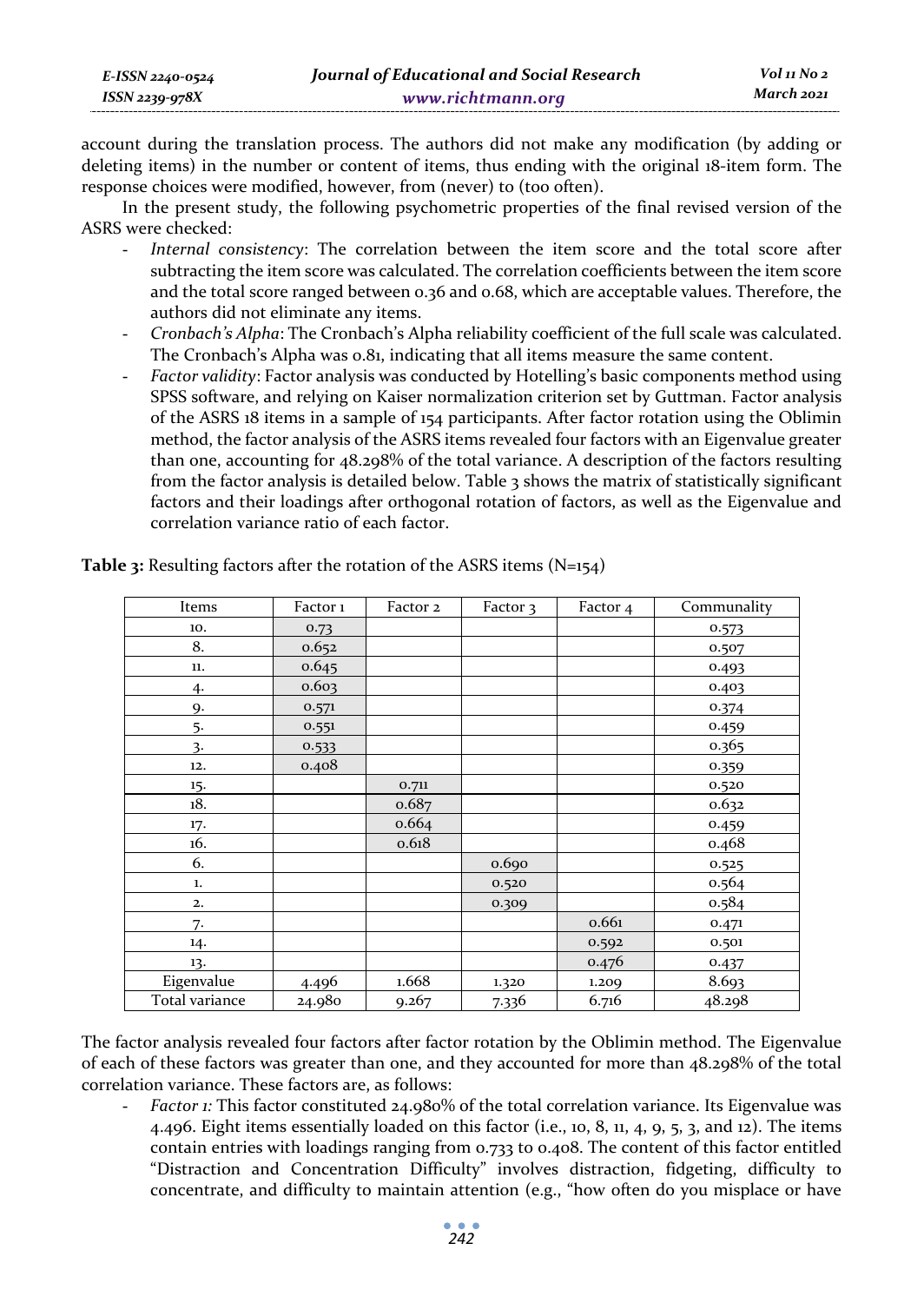difficulty finding things at home or work?").

- *Factor 2:* This factor constituted 9.267% of total correlation variance, with an Eigenvalue of 1.668. Four items were essentially loaded on this factor (i.e., 15, 18, 17, and 16). These items contain entries with loadings ranging from 0.711 to 0.618. The content of this factor entitled "Talking too much" involves talking too much, interrupting others, difficulty in waiting for one's turn (e.g., "How often do you find yourself talking too much when you are in social situations?").
- *Factor* 3: This factor constituted 7.336% of the total correlation variance, with an Eigenvalue of 1.320. Three items were essentially loaded on this factor (i.e., 6, 1, and 2). These items contain entries with loadings ranging from 0.690 to 0.309. The content of this factor entitled "hyperactivity" involves difficulty in completing details, difficulty in organizing objects, and being overactive (e.g., "how often do you feel overly active and compelled to do things, like you were driven by a motor?").
- *Factor 4*: This factor constituted 6.716% of the total correlation variance, with an Eigenvalue of 1.209. Three items were essentially loaded on this factor (i.e., 7, 14, and 13). These items contain entries with loadings ranging from 0.661 to 0.476. The content of this factor entitled "difficulty to relax" involves careless or simple mistakes, feeling restless, fidgeting, and difficulty in relaxing (e.g., "how often do you make careless mistakes when you have to work on a boring or difficult project?").

By calculating factor validity, it was shown that all items of the scale were loaded on all the factors in the correlation matrix. Thus, the final number of items in the ASRS revised version was 18 objects at the factor analysis level. The factor structure of the scale shows content validity, consistency of its items, and efficiency in measuring what it aims to measure. Consequently, after checking the psychometric properties of the ASRS, it was found valid for use.

The final version of the ASRS consisted of 18 items. It was scored by scoring the response selected by respondents from five choices (too often =  $5$ , Often =  $5$ , Sometimes =  $3$ , Rarely =  $2$ , Never = 1). The scale's total score ranges from 18 to 90 points. The higher score indicates a greater negative aspect and higher ADHD.

#### *3.4 Adult Concentration Inventory (ACI)*

The ACI was originally developed by Becker et al. (2018) and localized for the Saudi setting. It is a selfreport scale to evaluate SCT in adults. The ACI contained 13 items that were determined by a recent meta-analysis as optimal for distinguishing between SCT and ADHD. Moreover, the authors added three items about mental confusion, as preliminary evidence found these items are important in assessing SCT. The ACI consisted of 16 items of SCT symptoms. It is based on a three-point Likert scale  $(zero = never applies,  $1 = 1$  is a possible) with respect to the previous six months.$ The validity and reliability of the ACI were calculated in a sample of 3172 university students (both males and females) aged  $18-29$  (M=19.24; SD= 1.52). The ACI reliability in the original version was calculated using Cronbach's Alpha that scored .89.

The ACI was translated into Arabic, and the appropriateness of the items to the Saudi environment was considered. The response alternatives were modified to be (always applies  $=$  3 and never applies = 1). In the present study, the following psychometric properties of the ACI revised version were checked.

- *Internal consistency*: To find the internal consistency the correlation between the item score and the ACI total score after subtracting the item score was calculated. The correlation coefficients between the item score and the total score ranged from 0.53 and 0.74, which are acceptable values. Therefore, no items were eliminated.
- *Cronbach's Alpha*: Cronbach's Alpha of the full scale was calculated and scored 0.88, which indicated that all the items in the scale measure the same content.
- *Factor validity*: Factor analysis was conducted by Hotelling's basic components method using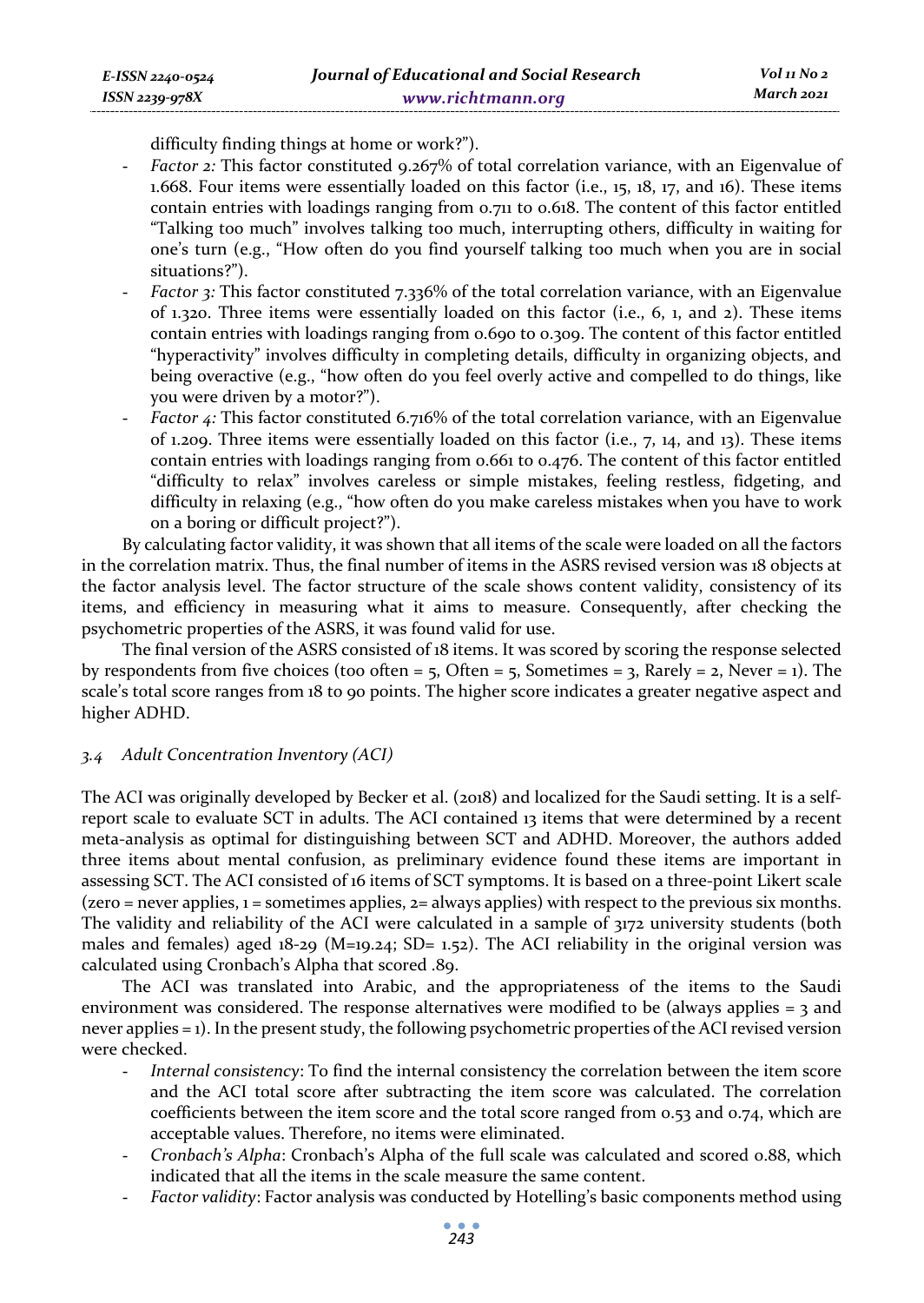SPSS software, and relying on Kaiser normalization criterion set by Guttman. Factor analysis of the ACI's 16 items was done on a sample of 154 participants. After factor rotation using the Oblimin method, the factor analysis of the ACI items revealed three factors with an Eigenvalue greater than one, accounting for 49.820% of the total variance. A description of the factors resulting from the factor analysis is detailed below. Table  $4$  shows the matrix of statistically significant factors and their loadings after orthogonal rotation of factors, as well as the Eigenvalue and correlation variance ratio of each factor.

| Items          | Factor 1 | Factor 2 | Factor 3 | Communality |
|----------------|----------|----------|----------|-------------|
| 14.            | 0.671    |          |          | 0.564       |
| 8.             | 0.648    |          |          | 0.492       |
| 9.             | 0.638    |          |          | 0.429       |
| ${\bf 1.}$     | 0.573    |          |          | 0.456       |
| 11.            | 0.484    |          |          | 0.357       |
| 5.             | 0.388    |          |          | 0.366       |
| 2.             |          | 0.708    |          | 0.525       |
| 12.            |          | 0.692    |          | 0.677       |
| 13.            |          | 0.650    |          | 0.674       |
| 10.            |          | 0.580    |          | 0.603       |
| 3.             |          | 0.547    |          | 0.471       |
| 7.             |          | 0.519    |          | 0.395       |
| 15.            |          | 0.403    |          | 0.401       |
| 4.             |          |          | 0.730    | 0.568       |
| 16.            |          |          | 0.646    | 0.584       |
| 6.             |          |          | 0.597    | 0.471       |
| Eigenvalue     | 5.761    | 1.176    | 1.035    | 7.972       |
| Total variance | 36.003   | 7.350    | 6.466    | 49.820      |

**Table 4:** Resulting factors after rotation of the ACI items (N= 154)

The factor analysis found three factors after theme rotation by the Oblimin method. The Eigenvalue of each factor was greater than one, and they accounted for 49.820% of the total correlation variance. A detailed description of these factors is as follows:

- *Factor 1:* This factor accounted for 36.003% of the total correlation variance. Its Eigenvalue was 5.761. Six items were essentially loaded on this factor (i.e., 14, 8, 9, 1, 11, and 5). These items include entries with loadings ranging from 0.671 and 0.388. The content of this factor entitled "slow thinking and action" involves slow thinking and action, getting tired easily, forgetfulness, and lack of motivation (e.g., "My thinking seems slow or slowed down").
- *Factor 2:* This factor accounted for 7.350% of the total correlation variance, and its Eigenvalue was 1.176. Seven items essentially loaded on this factor (i.e., 2, 12, 13, 10, 3, 7, and 15). These items included entries with loadings ranging from 0.708 and 0.403. The content of this factor entitled "absent-mindedness and distracting thoughts" involves mind fog, absentmindedness, distracting thoughts, confusion, disorientation, and daydreaming (e.g., "My mind feels like it is in a fog").
- *Factor* 3: This factor accounted for 6.466% of the total correlation variance, with an Eigenvalue of 1.035. Three items were essentially loaded on it (i.e., 4, 16, and 6). These items included entries with loadings ranging from 0.730 to 0.597. The content of this factor entitled "lack of energy" involves drowsiness during the day, lack of activity, and difficulty in putting ideas in the form of words.

It was found that all the ACI items were loaded on the factors of the correlation matrix by calculating factor validity. Thus, the number of ACI-revised version's items was 16 at the factor analysis level. The factor structure of the ACI indicated its content validity, item consistency, and efficiency in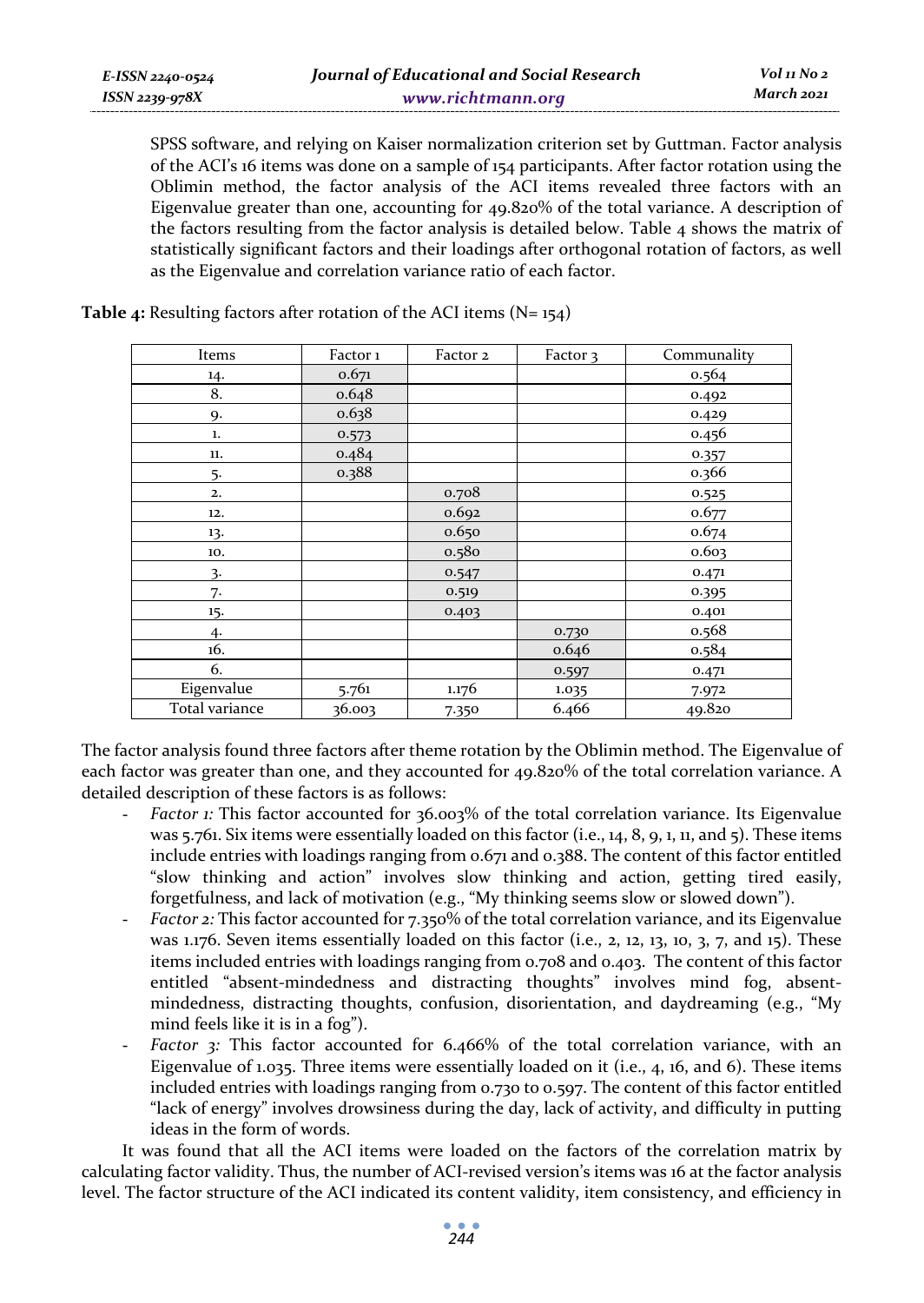| E-ISSN 2240-0524 | Journal of Educational and Social Research | Vol 11 No 2 |
|------------------|--------------------------------------------|-------------|
| ISSN 2239-978X   | www.richtmann.org                          | March 2021  |

measuring what it aims to measure. Thus, after checking the psychometric properties of the ACI, it was found valid for use.

The final version of the ACI consisted of 16 items. Scoring is done by scoring each item according to the respondent's selected response from three response alternatives (always applies  $=$  3, sometimes applies  $= 2$ , and never applies  $= 1$ ). The total ACI score ranges from 16 to 48 points. The higher score demonstrates the negative aspect and greater SCT.

#### *3.5 Rosenberg's Self-Esteem Scale (RSES)*

The RSES was translated into Arabic by Salama (1991). This instrument provides a quantitative estimation of one's self-esteem in general. It consists of 10 items, the respondent determines how applicable these items are to him/herself based on four levels. The score of each item ranges from one to four points, and the total RSES score ranges from 10 to 40 points. The RSES items can be inversely scored. Thus, the score reflects a negative self-evaluation, view of deficits, weaknesses, and failures. All the items can also be positively scored so that the score reflects positive self-esteem.

Salama (1991) checked the psychometric properties of the RSES by calculating its validity and reliability in a sample of 97 male and female students at the Faculty of Arts, Zagazig University (50 males, 47 females) aged 18-25 ( $M = 21.2$  years; SD = 2.1). Reliability was calculated by determining the Cronbach's Alpha coefficient of the data, and it was .86. The concurrent validity of the RSES was calculated with other self-esteem instruments. The correlation coefficient of the RSES score and Cooper-Smith Scale score was -0.66 (as the RSES score reflects negative self-esteem, whereas the score of the used criterion reflects positive self-esteem). Moreover, the correlation coefficient between the RSES scores and the scores of self-evaluations scale, a subscale in the Personality Questionnaire is ( $r =$ 0.72). The RSES scores correlate with Beck's Depression Inventory in a sample of depressed individuals  $(N = 50)$  (r = 0.78). It is noteworthy that depressed individuals are known for their low self-esteem. A depressed individual can be considered the other extreme of a person with high self-esteem.

In the present study, the reliability of the RSES was checked using Chronbach's Alpha. The Alpha coefficient of the full scale was 0.80 (a high-reliability coefficient), indicating that the scale's items are homogenous and express the same content. Appropriate statistical techniques were used to answer the research questions (e.g., mean, standard deviation, variance analysis, correlation coefficient, and regression analysis).

### **4. Results and Discussion**

#### *4.1 Statistical Analysis*

Relevant statistical analysis methods were used to answer the research questions (e.g. mean, standard deviation, analysis of variance, correlation coefficients, and regression analysis). Table 5 shows the means, standard deviations, skewness coefficients of the research variables among female university students.

| <b>Scales</b> | Statistical indicators | <b>SD</b> | M      | <b>Skewness</b> | Sample's<br>Maximum | Sample's<br>Minimum | Highest<br>Possible | Lowest<br>Possible |
|---------------|------------------------|-----------|--------|-----------------|---------------------|---------------------|---------------------|--------------------|
|               |                        |           |        |                 | score               | score               | score               | score              |
|               | ADHD                   | 9.89      | 44.773 | $-0.200$        |                     | 18                  | QQ                  | 18                 |
|               | ACI                    | 6.64      | 27.315 | 0.288           | 44                  | 16                  | 48                  | 10                 |
|               | Negative self-esteem   | 4.92      | 15.862 | 1.112           |                     | 10                  | 40                  | 10                 |

**Table 5:** Mean, SD, Skewness of research variables in female university students

A value equal to or greater than 2.58 indicates skewness.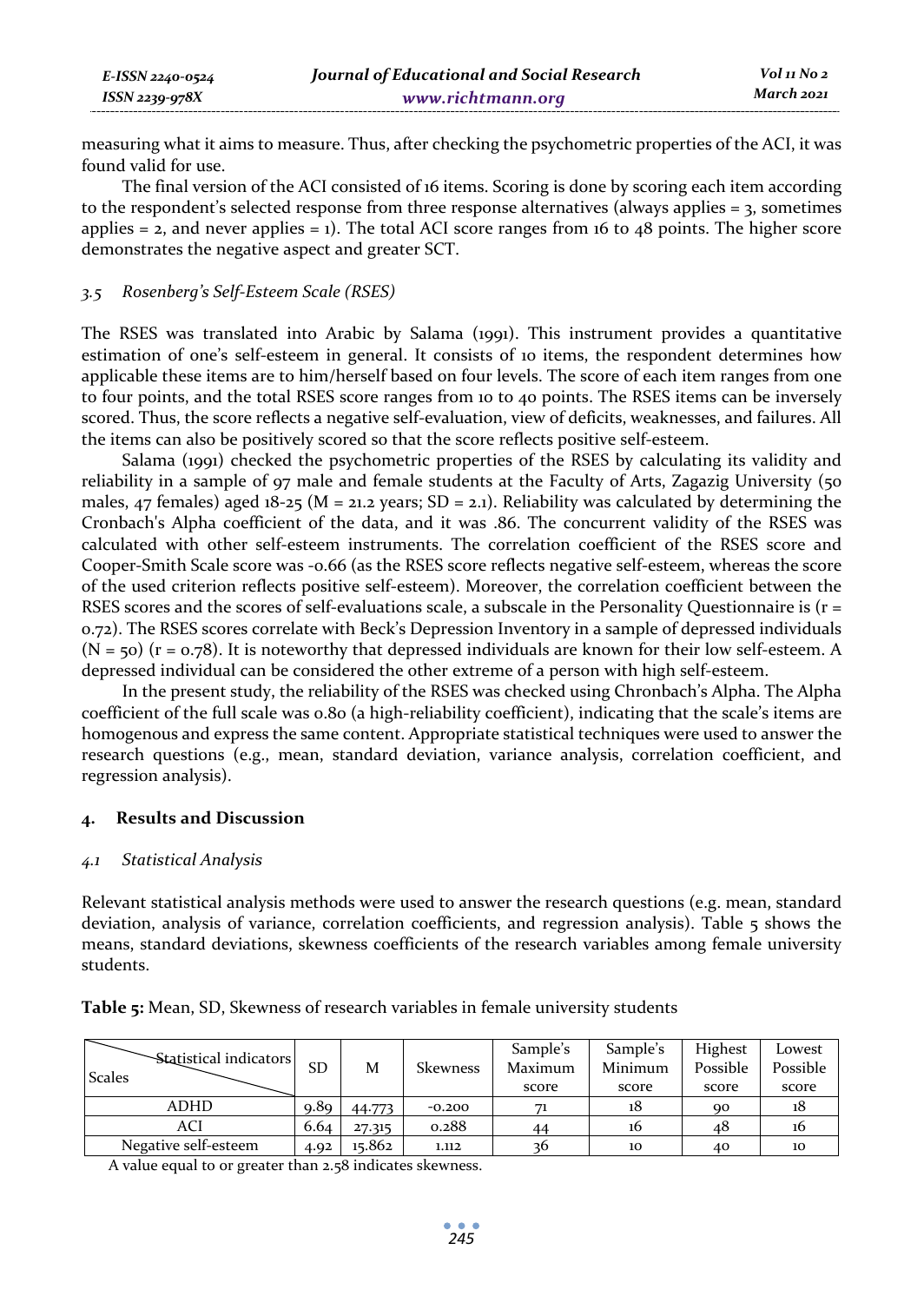### *4.2 Results*

Hypothesis 1: "there are statistically significant differences in the different achievement levels on the ADHD, SCT, and self-esteem among university students". One-way analysis of variance  $(x_3)$  was used to determine the differences in the ASRS, ACI (SCT), and RSES mean scores according to academic achievement. Table 6 shows the findings of this procedure.

**Table 6:** Differences in the ASRS, ACI (SCT), and RSES mean scores according to academic achievement  $(N = 203)$ 

| <b>ANOVA</b> |                |                |              |             |       |      |
|--------------|----------------|----------------|--------------|-------------|-------|------|
|              |                | Sum of Squares | Df           | Mean Square | F     | Sig. |
|              | Between Groups | 1.230          | $\mathbf{z}$ | .615        | .006  | .994 |
| <b>ADHD</b>  | Within Groups  | 18991.765      | 197          | 96.405      |       |      |
|              | Total          | 18992.995      | 199          |             |       |      |
|              | Between Groups | 85.184         | $\mathbf{z}$ | 42.592      | .982  | .376 |
| <b>SCT</b>   | Within Groups  | 8546.211       | 197          | 43.382      |       |      |
|              | Total          | 8631.395       | 199          |             |       |      |
|              | Between Groups | 83.042         | $\mathbf{z}$ | 41.521      | 1.731 | .180 |
| Self-esteem  | Within Groups  | 4725.113       | 197          | 23.985      |       |      |
|              | Total          | 4808.155       | 199          |             |       |      |

Table (6) shows no differences between the different achievement levels in the ASRS, ACI (SCT), RSES mean scores of the research sample.

Hypothesis 2: "there is a positive significant correlation between ADHD scores and both selfesteem and SCT scores among university students". Table (7) shows the correlation coefficients between the research variables.

**Table 7:** Correlation coefficients of the ADHD symptoms, SCT, and self-esteem (N = 203)

| Correlations          |             |            |             |
|-----------------------|-------------|------------|-------------|
|                       | <b>ADHD</b> | <b>SCT</b> | Self-esteem |
| <b>ADHD</b>           |             | 大大<br>.027 | **<br>.247  |
| <b>SCT</b>            | 大大<br>-037  |            | 大丈<br>.322  |
| Negative Self- Esteem | **<br>.247  | **<br>323  |             |

Sig. (2-tailed),\*\*,000

Table 7 shows significant positive correlation coefficients between ADHD and both SCT and negative self-esteem  $(p = 0.001)$ . It also shows significant positive correlation coefficients between SCT and negative self-esteem  $(p = 0.001)$ .

Hypothesis 3: "self-esteem significantly contributes to predicting ADHD among university students". To test this hypothesis, a simple linear regression analysis was done to calculate the contribution of self-esteem to predicting ADHD among university students.

**Table 8:** Simple linear regression analysis of predicting the ADHD level among university students

| Dependent<br>Variable | Independent<br>variable               | Contribution | B     | Standardized<br>Coefficient Betal value | Fixed                             | Sig. | m | Sig. |
|-----------------------|---------------------------------------|--------------|-------|-----------------------------------------|-----------------------------------|------|---|------|
|                       | $ADHD (N = 203)$ Negative self-esteem | 0.061        | 0.497 | 0.247                                   | $36.886$ 13.096 0.000 3.619 0.000 |      |   |      |

Table 8 shows that negative self-esteem predicted 6.1% of the variance in ADHD manifestations among university students. This finding indicates that elevated self-esteem levels in students increase the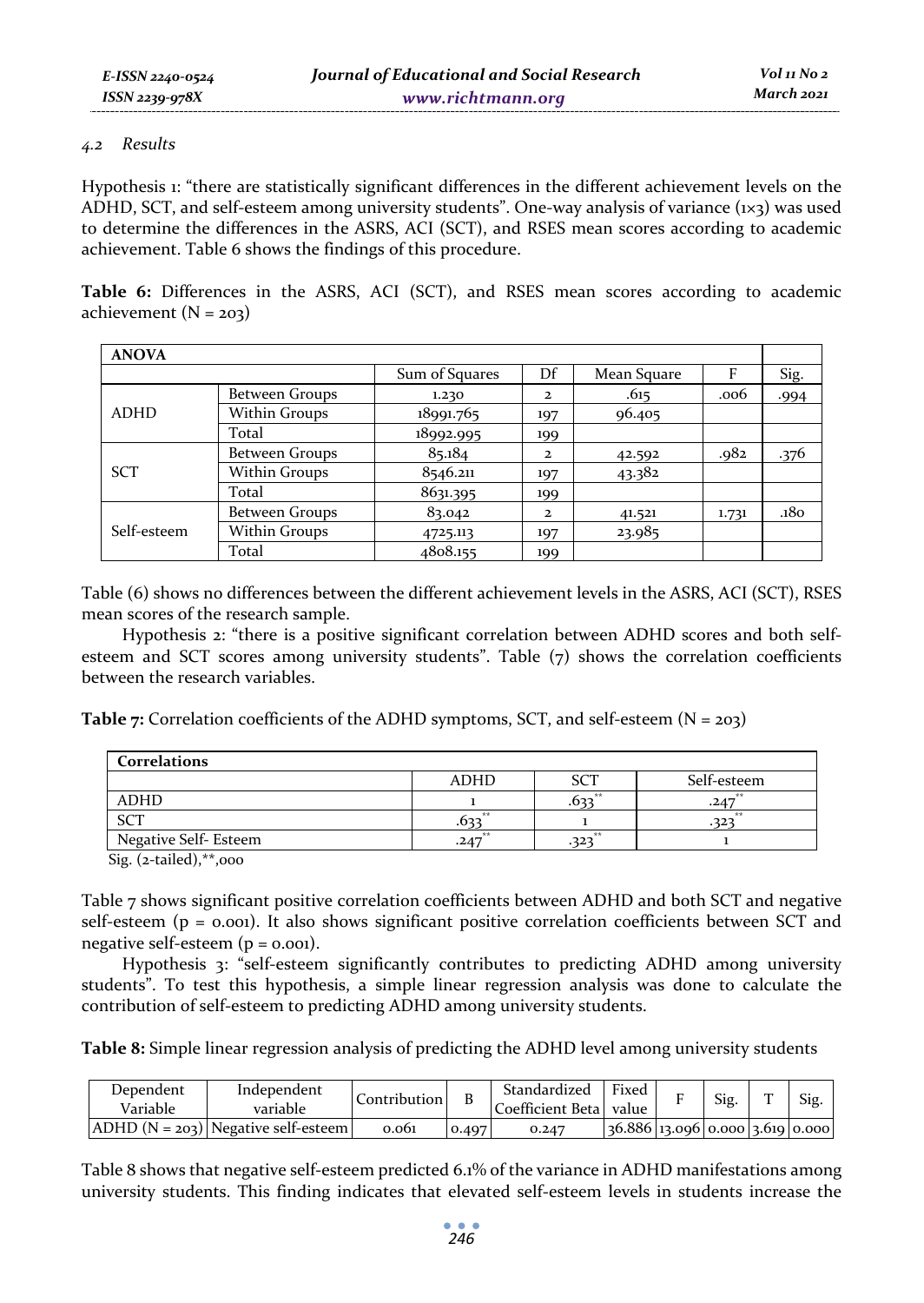| E-ISSN 2240-0524 | Journal of Educational and Social Research | Vol 11 No 2 |
|------------------|--------------------------------------------|-------------|
| ISSN 2239-978X   | www.richtmann.org                          | March 2021  |

likelihood of suffering ADHD.

Hypothesis 4: "SCT significantly contributes to predicting ADHD among university students". To test this hypothesis, simple linear regression was used to calculate the SCT contribution to predicting ADHD among university students.

**Table 9:** Simple linear regression analysis of predicting the ADHD level among university students

| Dependent<br>Variable | Independent<br>variable | Lontribution | D     | Standardized<br>Coefficient Beta | Fixed<br>value |                              | Sig. | Sig. |
|-----------------------|-------------------------|--------------|-------|----------------------------------|----------------|------------------------------|------|------|
| $ADHD (N = 203)$      | SCT                     | 0.400        | 0.943 | 0.633                            | 10.027         | $134.224$ 0.000 11.586 0.000 |      |      |

Table 9 shows that SCT contributes 40% of the variance in ADHD manifestations among university students. This finding indicates that higher levels of SCT in students increase the likelihood of suffering ADHD.

#### **5. Discussion**

Concerning hypothesis 1, table 6 shows no differences according to the different achievement levels in the ASRS, ACI (SCT), and self-esteem mean scores. This finding means that female university students having different achievement levels do not differ in ADHD, SCT, and self-esteem. This can be explained by the fact that students with ADHD and SCT (students with comorbidity of the two conditions) had significantly more impairment in school maladjustment compared to students with ADHD only (Langberg et al., 2014b). Both Comorbidity with ADHD and SCT may lead to greater low academic achievement among students. Additionally, inattention symptoms, not hyperactivity/impulsivity, had a greater share in the impairment of key domains, such as neuropsychological and academic functioning (Bauermeister, Barkley, Bauermeister, Martínez, and McBurnett, 2012).

The findings of this study are consistent with the findings of Carlson and Mann (2002) that compared children with ADHD to children scoring high on the SCT scale and previous comparisons with the ADHD subtypes and found no differences between the two groups in the attention level or learning problems. However, it differs from the findings of Hinshaw (2002) that girls with ADHD exhibited dysfunction in academic and cognitive functioning. It also differs from the findings of Lee, Burns, Snell, and McBurnett (2014) and Willcutt et al. (2014) that found a correlation between the higher scores on the SCT scale and the lower levels of academic and social competence.

Concerning hypothesis 2, table 7 shows a significant positive correlation between ADHD levels and both SCT and negative self-esteem. There is also a significant positive correlation between SCT and negative self-esteem. That is, the higher ADHD symptoms are, the higher SCT and negative selfesteem become. The significant positive correlation between ADHD levels and SCT may be explained in the light of the findings of Barkley (2013) that SCT is a distinct disorder from ADHD, but both may coexist in 39-59% of the cases of either disorder. This finding is consistent with the findings of Bauermeister et al. (2012) and Hartman, Willcutt, Rhee, and Pennington (2004) that found a correlation between ADHD symptoms and SCT among children.

Moreover, SCT estimations showed significant correlations in samples of students with and without ADHD (Garner, Marceaux, Mrug, Patterson, and Hodgens, 2010; Kirbekk, Hansen, Oerbeck, and Kristensen, 2011; Langberg et al., 2014b). Meanwhile, the negative emotional climate enhanced SCT associations with ADHD and depression symptoms (Fredrick et al., 2019). Furthermore, the SCT symptoms were found to significantly correlate with low self-esteem and academic difficulties. It was suggested that SCT may be a psychological disorder on its own (Becker et al., 2018). Negative selfesteem was also associated with feelings of incompetence and mental health problems, whereas positive self-esteem leads to good adjustment and internal regulation (Mruk, 1999).

Concerning hypotheses 3 and 4, tables 8-9 show that SCT contributed significantly (by  $40\%$ ) and self-esteem contributed significantly (by 6.1%) to predicting ADHD among university students. This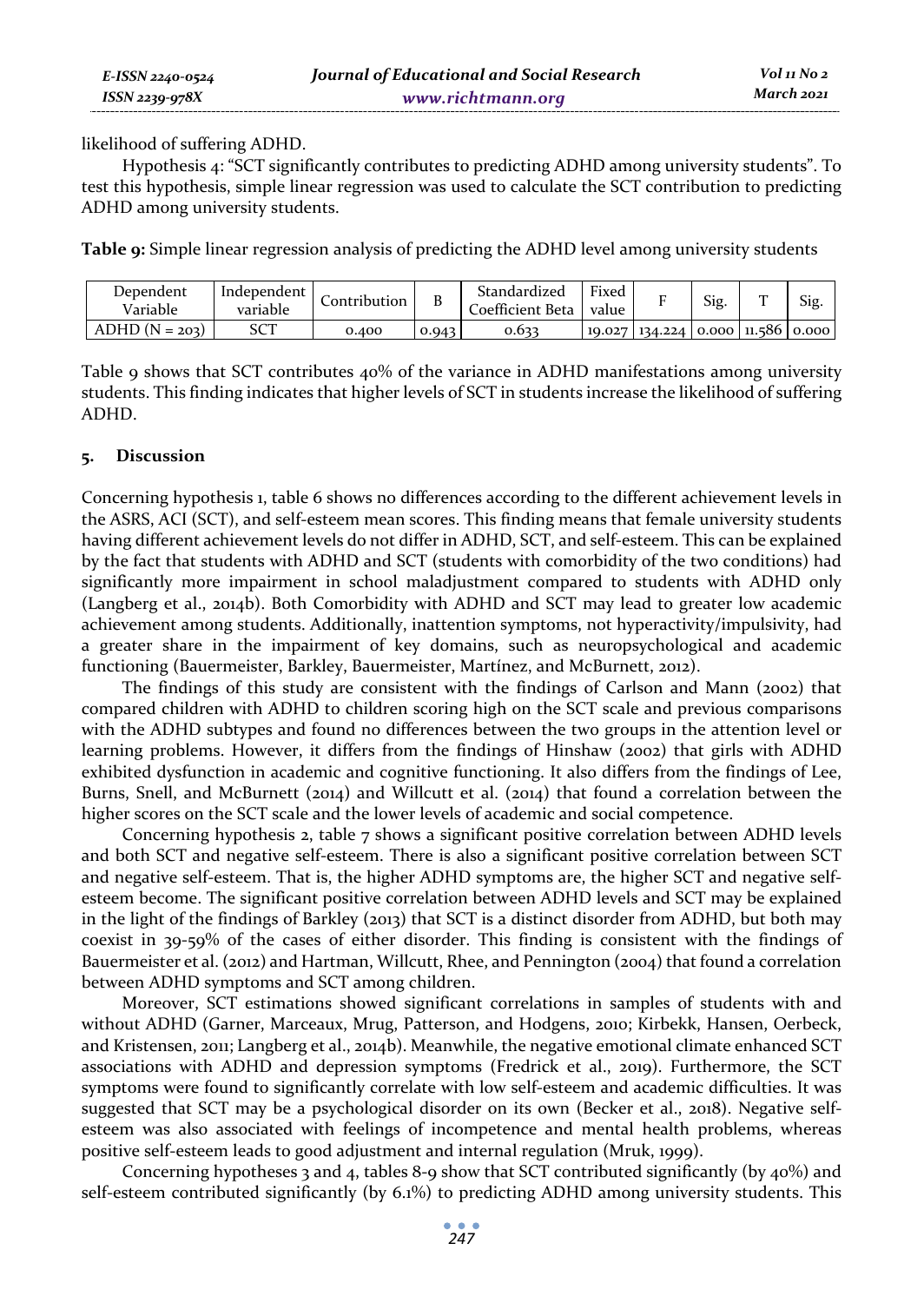| E-ISSN 2240-0524 | Journal of Educational and Social Research | Vol 11 No 2 |
|------------------|--------------------------------------------|-------------|
| ISSN 2239-978X   | www.richtmann.org                          | March 2021  |

result is consistent with the findings related to hypothesis  $\alpha$  that there is a significant correlation (0.63) between SCT and ADHD, and a significant correlation (0.25) can be found between self-esteem and ADHD. It is also consistent with the findings that mediation follow-up analyses revealed that SCT may at least partially explain the heterogeneity in ADHD (Kamradt Momany, and Nikolas, 2018). The higher levels of SCT also predicted higher levels of anxiety, depression, academic, and social weakness (Bernad, Servera, Becker, and Burns, 2016). Moreover, it is consistent with Cook, Knight, Hume, and Qureshi (2014) that ADHD is associated with low self-esteem during childhood.

In short, the results of the present study answered its main questions. The statistical analyses revealed the significant contribution of negative self-esteem and SCT to predicting ADHD. The study also found a positive correlation between ADHD, SCT, and negative self-esteem, and between SCT and negative self-esteem.

# **6. Conclusion**

Based on the research findings, the authors make the following recommendations:

- a. The relationship between SCT, executive functions, and interpersonal problems should be investigated.
- b. Self-esteem should be studied as a moderator of the relationship between ADHD and interpersonal problems.

The theoretical and applied relevance of the study can be summarized as follows:

- The contribution of both negative self-esteem and SCT to predicting ADHD among university students in Saudi Arabia was determined, in an attempt to understand the nature of this disorder, its predictors, evaluation methods, and intervention strategies.
- The results of the present study can be utilized in developing preventive programs to enhance self-esteem and increase attention among university students.
- The measures used in this study can be used in screening, diagnosis, and prediction, as well as in research and following up the results of psychotherapy, rehabilitation, and preventive programs.

### **7. Acknowledgement**

This research was funded by the Deanship of Scientific Research at Princess Nourah bint Abdulrahman University through the Fast-Track Research Funding Program.

#### References

- Abd Alsadek, F. (2009). Symptoms of attention disturbance and hyperactivity and its relationship to emotional intelligence among university students (in Arabic). *Annals of the Center for Research and Psychological Studies-Cairo University, 10*(5), 1-70.
- Adler, L., Shaw, D., Spencer, T., Newcorn, J., Hammerness, P., Sitt, D., … & Faraone, S. (2012). Preliminary examination of the reliability and concurrent validity of the attention-deficit/hyperactivity disorder selfreport scale v1.1 symptom checklist to rate symptoms of attention-deficit/hyperactivity disorder in adolescents. *Journal of Child and Adolescent Psychopharmacology, 22*(3), 238-244.
- Ahmed, A. & Badr, F. (1999). *Attention disorder in children causes, diagnosis and treatment* (in Arabic) (1st ed.). Egypt: Egyptian Renaissance Library.
- Bauermeister, J., Barkley, R., Bauermeister, A., Martínez, J., & McBurnett, K. (2012). Validity of the sluggish cognitive tempo, inattention, and hyperactivity symptom dimensions: neuropsychological and psychosocial correlates. *Journal of Abnormal Child Psychology, 40*(1), 683–697. doi:https://doi.org/10.1007/s10802-011-9602-7
- Becker, S., Burns, G., Garner, A., Jarrett, M., Luebbe, A., Epstein, J., & Willcutt, E. (2018). Sluggish cognitive tempo in adults: Psychometric validation of the Adult Concentration Inventory. *Psychological Assessment, 30*(3), 296-310.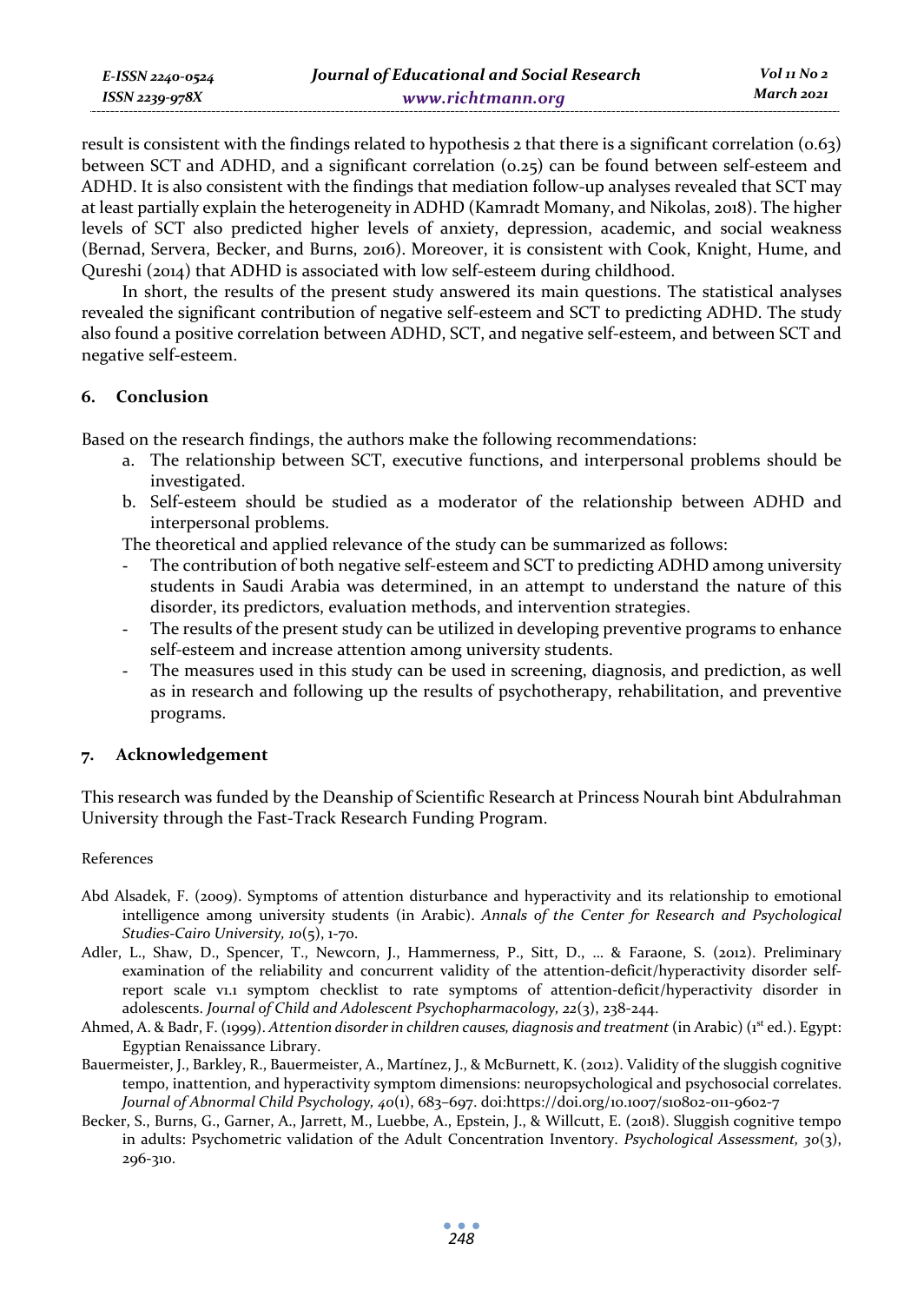- Bernad, M., Servera, M., Becker, S., & Burns, L. (2016). Sluggish cognitive tempo and ADHD inattention as predictors of externalizing, internalizing, and impairment domains: A 2-year longitudinal study. *Journal of Abnormal Child Psychology, 44*(1), 771–785, https://doi.org/10.1007/s10802-015-0066-z.
- Carlson, C. & Mann, M. (2002). Sluggish cognitive tempo predicts a different pattern of impairment in the attention deficit hyperactivity disorder, predominantly inattentive type. *Journal of Clinical Child & Adolescent Psychology, 31*(1), 123-129.
- Combs, M., Canu, W., Fulks, J., & Nieman, D. (2014). Impact of sluggish cognitive tempo and attentiondeficit/hyperactivity disorder symptoms on adults' quality of life. *Applied Research in Quality of Life, 9*(4), 981- 995.
- Cook, J., Knight, E., Hume, I. & Qureshi, A. (2014). The self-esteem of adults diagnosed with attentiondeficit/hyperactivity disorder (ADHD): A systematic review of the literature. *ADHD Attention Deficit and Hyperactivity Disorders, 6*(1), 249–268. https://doi.org/10.1007/s12402-014-0133-2.
- Fredrick, J., Luebbe, A., Mancini, K., Burns, L., Epstein, J., Garner, A., … & Becker, S. (2019). Family environment moderates the relation of sluggish cognitive tempo to attention-deficit/hyperactivity disorder inattention and depression. *Journal of Clinical Psychology, 75*(1), 221-237.
- Garner, A., Peugh, J., Becker, S., Kingery, K., Tamm, L., Vaughn, A., … & Jeffery, N. (2017). Does Sluggish Cognitive Tempo fit within a bi-factor model of ADHD? *Journal of Attention Disorders, 21*(8), 642-654. https://doi.org/10.1177%2F1087054714539995.
- Garner, A., Marceaux, J., Mrug, S., Patterson, C. & Hodgens, B. (2010). Dimensions and correlates of attentiondeficit/hyperactivity disorder and sluggish cognitive tempo. *Journal of Abnormal Child Psychology, 38*(1), 1097- 1107.
- Gaub, M. & Carlson, C. (1997). Gender differences in ADHD: A meta-analysis and critical review. *Journal of the American Academy of Child & Adolescent Psychiatry, 36*(8), 1036-1045. doi:https://doi.org/10.1097/00004583- 199708000-00011.
- Gibbins, C., Toplak, M., Flora, D., Weiss, D., & Tannock, R. (2012). Evidence for a general factor model of ADHD in adults. *Journal of Attention Disorders, 16*(8), 635-44. doi: 10.1177/1087054711416310.
- Gray, S., Woltering, S., Mawjee, K., & Tannock, R. (2014). The adult ADHD self-report scale. *Peer Journal, 2*(3), e324. doi:PeerJ, DOI 10.7717/peerj.324.
- Hartman, C., Willcutt, E., Rhee, S., & Pennington, B. (2004). The relation between sluggish cognitive tempo and DSM-IV ADHD. *Journal of Abnormal Child Psychology, 32*(1), 491–503.
- Hinshaw, S. (2002). Preadolescent girls with attention-deficit/hyperactivity disorder: I. Background characteristics, comorbidity, cognitive and social functioning, and parenting practices. *Journal of Consulting and Clinical Psychology, 70*(5), 1086–1098.
- Kamradt, J., Momany, A. & Nikolas, M. (2018). Sluggish cognitive tempo symptoms contribute to heterogeneity in adult attention-deficit hyperactivity disorder. *Journal of Psychopathology and Behavioral Assessment, 40*(2), 206–223. https://doi.org/10.1007/s10862-017-9631-9.
- Kessler, R., Adler, L., Ames, M., Demler, O., Faraone, S., Hiripi, E., … & Walters, E. (2005). The World Health Organization Adult ADHD Self-Report Scale (ASRS): a short screening scale for use in the general population. *Psychological Medicine, 35*(2), 245-256.
- Kirbekk, B., Hansen, B.H., Oerbeck, B., & Kristensen, H. (2011). The relationship between sluggish cognitive tempo, subtypes of attention-deficit/hyperactivity disorder, and anxiety disorders. *Journal of Abnormal Child Psychology, 39*(1), 513–525.
- Langberg, J., Becker, S., Dvorsky, M. (2014a). The association between Sluggish Cognitive Tempo and academic functioning in youth with Attention-Deficit/Hyperactivity Disorder (ADHD). *Journal of Abnormal Child Psychology, 42*(1), 91–103. doi:https://doi.org/10.1007/s10802-013-9722-3
- Langberg, J., Becker, S., Dvorsky, M., & Luebbe, A. (2014b). Are sluggish cognitive tempo and daytime sleepiness distinct constructs? *Psychological Assessment, 26*(2), 586-597.
- Lee, S., Burns, G., Snell, J. & McBurnett, K. (2014). Validity of the sluggish cognitive tempo symptom dimension in children: Sluggish cognitive tempo and ADHD-inattention as distinct symptom dimensions. *Journal of Abnormal Child Psychology, 42*(1), 7–19.
- Marshall, S., Evans, S., Eiraldi, R., Becker, S., & Power,T. (2014). Social and Academic Impairment in Youth with ADHD, Predominately Inattentive Type and Sluggish Cognitive Tempo. *Journal of Abnormal Child Psychology, 42*, 77-90. doi:https://doi.org/10.1007/s10802-013-9758-4
- Mcnamara, S. (2000). *Stress in young people, what's new and what can we do?* New York: Continuum.
- Mruk, C. (1999). *Self-esteem: Research, theory and practice* (2<sup>nd</sup> ed.). New York: Springer Publishing Company.
- Salama, M. (1991). Self-esteem and parental control for children at the end of adolescence and early adulthood (in Arabic). *Journal of Psychological Studies, 1*(4), 679-702.